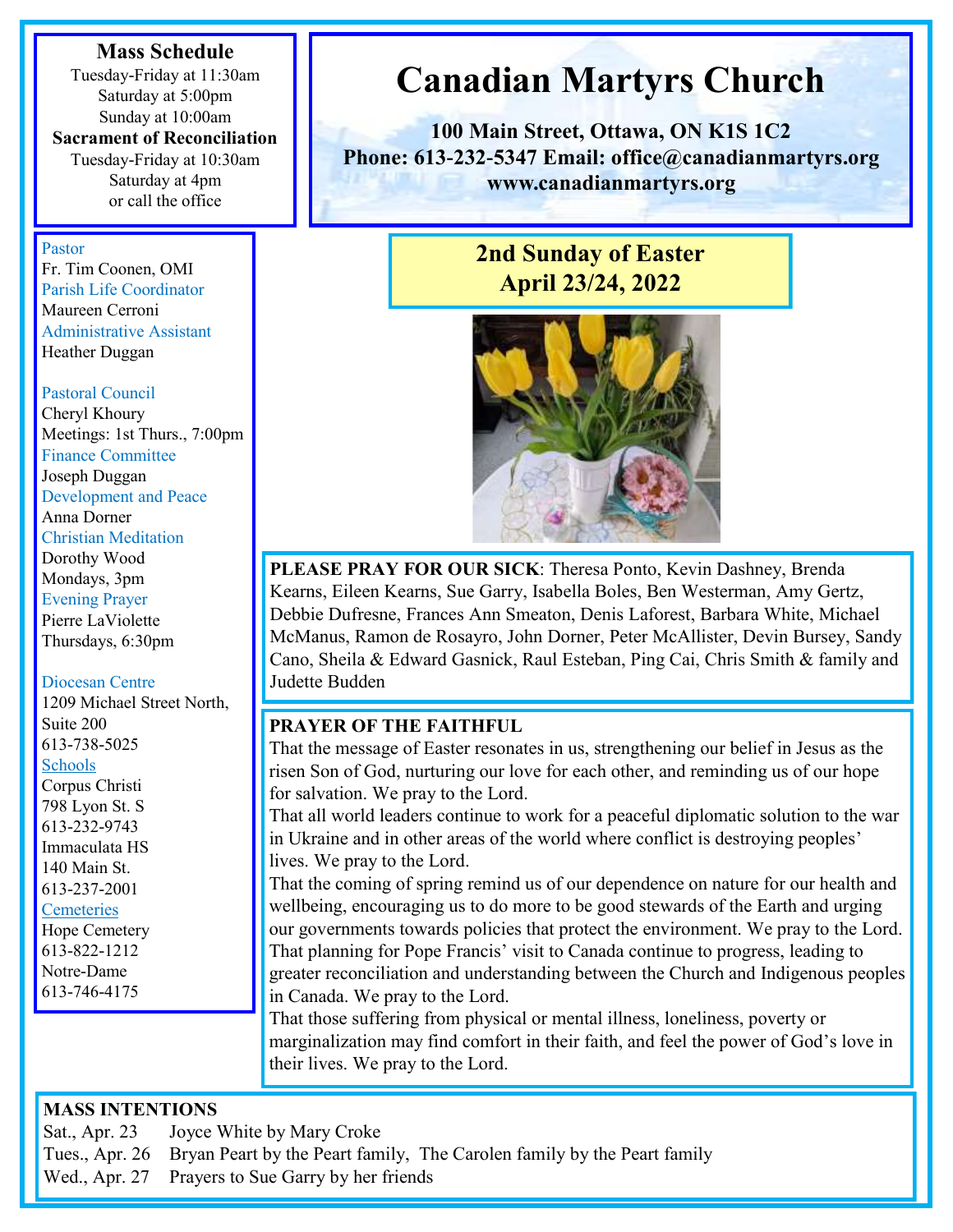#### **MARCH COLLECTION**

| Envelopes:                         | \$8,425.00  |
|------------------------------------|-------------|
| Direct Deposit (EFTs): \$ 6,985.00 |             |
| Canada Helps:                      | \$2,396.99  |
| <b>Total:</b>                      | \$17,806.99 |

Average monthly expenses: \$ 23,042.78

#### **EVENTS AND MEETINGS**

8pm Thurs., May 5 Parish Council Meeting 6pm Sat., May 7 Pizza Supper after Mass

#### **WEEKLY ZOOM GATHERINGS**

3pm Monday Christian Meditation Lectio Divina and Meditation 6:30pm Thursday Evening Prayer 11:30am Sunday Liturgy of the Word

# **Our Parish News**

#### **THANK YOU!**

Many thanks to our lectors, our musicians and singers, our ushers and mass coordinators, and all who helped behind the scenes during our Easter Triduum services. Thanks to all of you everyone was able to feel a part of the celebrations. We are so fortunate to have so many people willing to share their gifts within our community!

#### **A NOTE OF THANKS DURING MY RECENT ILLNESS**

As many know, I have been out of commission for 2 weeks. Covid couldn't have struck at a worse time and yet Whether you're continuing, starting, or re-starting your you all pitched in to make Holy Week and Easter truly a blessing for all. I cannot be more proud of our community and more grateful for each one of you. Many thanks, Maureen

#### **COOKBOOKS**

We have more parish cookbooks for sale just in time for Mother's Day! The cookbooks are \$15 each (black and white edition). All proceeds will go to the parish!

#### **507 SANDWICH CLUB**

Many thanks to all who continue to support and volunteer for our 507 Sandwich Club. An article on this parish initiative was included in the latest newsletter from the Centretown Churches Social Action Committee. You can [read it here.](https://canadianmartyrs.org/happenings/)

#### **UPCOMING AT ST JOE'S PARISH**

The Kateri Native Ministry of Ottawa will be leading St. Joe's Sunday Mass (174 Wilbrod St.) on Sunday, **April 24th** at 10:30am. After Mass there will be beverages and refreshments available. There is no registration required – all are welcome!

St Joe's Reconciliation Discussion Series: Our next gathering will be on Monday, **April 25th** when we will welcome Fr Daryold Winkler as our special guest. He will be discussing the importance of Indigenous Catholic spirituality in the church today. Once again, we will meet via Zoom at 7pm. If you have not yet attended, you can register at the link below.

#### <https://stjosephs.breezechms.com/form/cd3791>

For any questions or comments, please contact [reconciliation@st-josephs.ca](mailto:reconciliation@st-josephs.ca) or 613 233 4095  $ext: 235.$ 

#### **PLANET BOOTCAMP IS UNDERWAY!**

sustainability journey – [Random Acts of Green](https://raog.ca/planetbootcamp/) is ready to help coach you into climate action for Earth Day on Friday, **April 22nd**. Complete as many Green Acts as you can!

#### **EVENTS AND ACTIVITIES**

**[Watch Father Stu at a local theatre.](https://www.tribute.ca/showtimes/movie/ottawa/father-stu/160299/)** The movie is based on the [real-life story](https://aleteia.org/2022/04/13/father-stu-the-true-story-of-a-boxer-turned-priest/) of Stuart Long, a failed boxer who moves to Hollywood to pursue acting, only to discover he has a different calling in life.

**Trivia Night (Pop Culture Through the Ages)** to benefit Carty House via Zoom! Friday, **April 29**, 7:30pm-9:30pm. \$10 Student, \$20 General. To register, [click here.](https://app.simplyk.io/ticketing/4eb5e26e-75a8-4126-b736-a61342e082f0)  Household Hazardous Waste Depot (take care of the Earth!): Sunday, **April 24,** 8am to 4pm at Tunney's Pasture.

**Discover Earth Day Canada's Campaign for 2022**: Climate change is already affecting us, and more and more of us are experiencing mental health symptoms because of it. It's called eco-anxiety. [The 2022 Earth Day](https://youtu.be/1uw0mVkvh5o)  [campaign](https://youtu.be/1uw0mVkvh5o) highlights this little-known mental illness that is gaining traction and the ways we can remedy it together!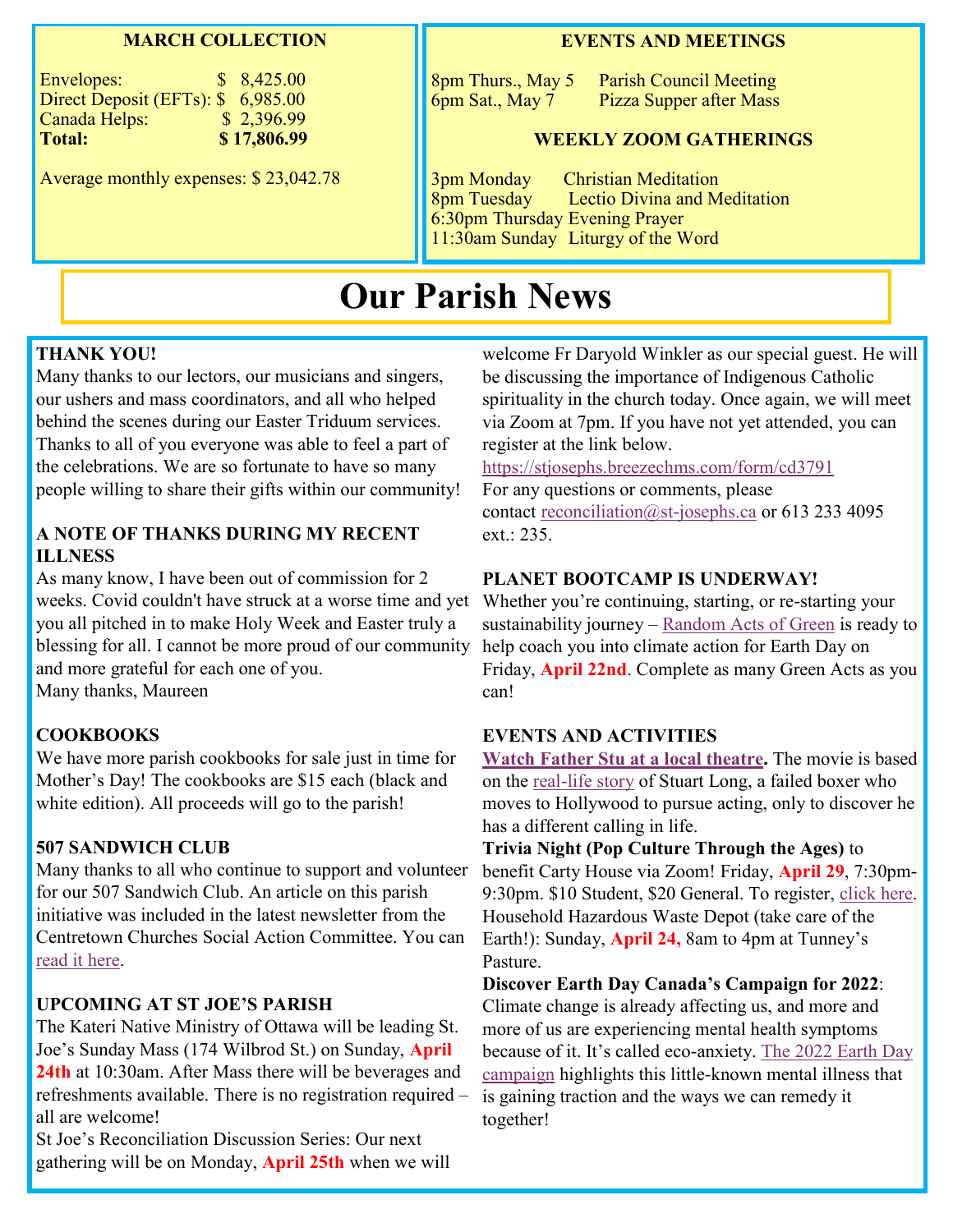# **Diocesan and Community News**

# **NEGLECTED NO MORE - THE URGENT NEED TO RETHINK OUR ELDERCARE SYSTEM**

Hosted by St. Basil's Parish, "Conversations for Our Times" Series on Zoom. Health reporter, André Picard, reveals the full extent of the crisis in eldercare, and offers an urgently needed prescription to fix a broken system. Sunday, **April 24**, 2:30pm. [Register here.](https://us02web.zoom.us/meeting/register/tZEvcOioqTMpHdaLzIIFvJ0WOxElmeuLTFzm) The confirmation email will contain the link to join. Info: parish office, 613-729-5149.

# **WHAT MAKES EDUCATION CATHOLIC?**

Explore with Thomas Groome, one of North America's foremost thinkers in religious education, why the mission of Catholic education has become more important in a deeply polarized, increasingly secular world. Register for this Novalis webinar on Monday, **April 25** at 10am by [clicking here.](https://us02web.zoom.us/webinar/register/) The webinar is free, but registration is required.

# **ACTION LIFE – 31ST ANNUAL HIKE FOR LIFE**

Join the 5k fundraising walk to raise awareness about the value of life at all stages, from fertilization to natural death. St. Patrick's Basilica, Saturday, **April 30**, 9:00am. Info: 613-798-4494; [www.actionlife.org.](http://www.actionlife.org)

# **'BRAHMS' EIN DEUTSCHES REQUIEM**

Presented by the Ottawa Choral Society (Fr. Tim sings in this choir) on Sunday, **May 1** at 3pm at St. Francis church, 20 Fairmont Ave. Described by Brahms as a "human" requiem, the German Requiem eschews religious judgement and instead offers consolation and solace. In honour of the many lives lost to the Covid-19 pandemic. For tickets and more information, click here.

### **WAITING TO EXHALE: ECOLOGICAL JUSTICE FOR THE EARTH'S LUNGS'**

The Amazon, the Congo Basin, and the Boreal Forest are often described as the planet's lungs. Rigobert Minani SJ, Laura Vicuña Pereira Manso, CF, Ron Thiessen and Stephanie Thorassie will speak about the challenges that these regions and their people face in this webinar presented by Canadian Jesuits International on Tuesday, **May 17**, 12:00-1:30pm. [Click here](https://www.eventbrite.ca/e/waiting-to-exhale-ecological-justice-for-the-earths-lungs-tickets-291492330407) for more info and to register.

# **BUY YOUR 'CATCH THE ACE' TICKETS**

Every ticket purchased will help to fund the Affordable Housing Project launched by the Ottawa Central Council of the Society of Saint Vincent de Paul, in concert with the Multifaith Housing Initiative (MHI). Through various fundraising activities, the OCC aims to raise sufficient funds to cover the down payments of 46 apartments for Indigenous families in need. Cost: \$10 per ticket, every week. [Click here for a ticket.](https://ssvpottawa.ca/cta/) If you would like to make a tax deductible donation to this project, under "Please direct my donation to:" select Ottawa Multifaith Housing Initiative (MHI) [https://www.imakeanonlinedonation.org/](https://www.imakeanonlinedonation.org/ssvp-national/DONATION/) [ssvp-national/DONATION/](https://www.imakeanonlinedonation.org/ssvp-national/DONATION/)

# **SUPPORT THE HOLY LAND**

Traditionally, the collection on Holy Friday supports the work of the Franciscan Custody of the Holy Land. If you were unable to make a donation, please consider doing so during the Easter Octave. [Click here to learn more about](https://www.vaticannews.va/en/church/news/2021-03/holy-land-good-friday-collection-custos.html)  [their good works.](https://www.vaticannews.va/en/church/news/2021-03/holy-land-good-friday-collection-custos.html)

# **Events at Galilee Centre, Arnprior**

# **SISTER WATER AND THE SULTAN**

Wednesday **May 4, 11, 18 and 25**, 7:30 to 9:00pm Join us to invite St. Francis to lead us to a deeper love of the earth and of our enemy. This virtual retreat is offered by Len Desroches, a leading authority on the life and teachings of St. Francis. Cost: \$70 – Virtual Attendance Only

**Monthly Eucharist – April 30, 2022** The monthly Eucharist is held the 3rd Saturday of each month at 4:00 p.m. Everyone is welcome! **Please Note**: In April, the monthly Eucharist will be held on April 30th.

# **MONTHLY WALK AT GALILEE**

Around the grounds of Galilee and surrounding area, 1st Friday of each month 2022. Our next walk is at 10am on **May 6**. With following walks at 10am on: June 3; July 1; August 5; September 2; October 7; November 4 and December 2.

**To register** for events at Galilee Centre, call 613-623 4242, ext. 21 or email [info@galileecentre.com.](mailto:info@galileecentre.com) For more info, visit [www.galileecentre.com.](https://www.galileecentre.com/)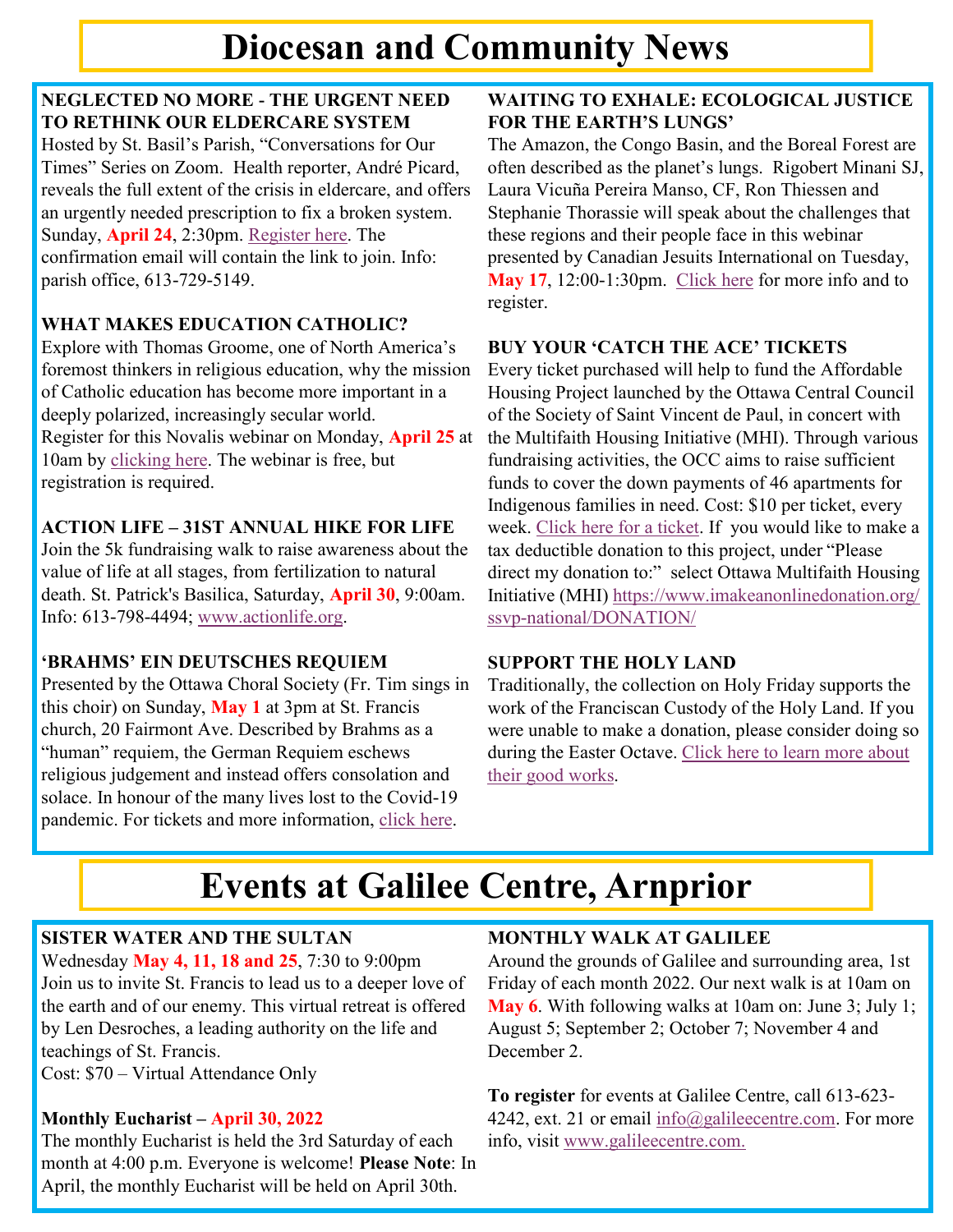### **UPDATE – TRUTH AND RECONCILIATION COMMITTEE**

Since its creation by Pastoral Council in the fall, the Canadian Martyrs' Truth and Reconciliation Committee has been meeting regularly to begin the work of advancing truth and reconciliation (T&R) in our parish and the broader community.

The past year has seen a necessary and difficult national refocusing on T&R following the discovery of hundreds of unmarked graves at former Oblate-run residential school sites across Canada. The formation of a T&R committee at Canadian Martyrs reflects the level of concern expressed by a number of parishioners about the need for our parish to do its part.

As was previously communicated to parishioners, the committee's mandate focuses on four main workstreams:

- communications with the parish and our community;
- work with parish ministries and committees to embrace truth and reconciliation in all we do;
- education led/guided by Indigenous peoples and residential school survivors; and
- engagement with the Oblate leadership toward greater transparency and accountability to residential school survivors.

It is this last workstream – engaging with the Oblate leadership – that has been the committee's starting point and singular focus over the past few months. This initial focus is based on the committee's view that any efforts toward reconciliation must be rooted in truth. More specifically, the committee has identified three areas where we believe the Oblate leadership can and should do more to provide a basis of meaningful truth for reconciliation efforts going forward: (1) Revisit and update the [Oblate apology of 1991;](https://omilacombe.ca/wp-content/uploads/2021/06/AN-APOLOGY-TO-THE-FIRST-NATIONS-OF-CANADA-BY-THE-OBLATE-CONFERENCE-OF-CANADA-w-intro-1991.pdf) (2) Release of all Oblate records; and (3) Full disclosure of the Oblate's financial compensation to date.

The committee was very pleased that Father Ken Thorson, Provincial of OMI Lacombe, and Father Richard Beaudette, Vicar Provincial of OMI Lacombe, accepted our invitation to meet. In the discussion on April 6 in the parish centre, the committee's overarching request to Father Ken was for the Oblate leadership to better and more meaningfully engage and communicate with the laity in Oblate parishes across Canada so that we can all better understand the work that has taken place and that is left to do. The conversation was direct and productive, and we appreciated the openness and commitment by Father Ken and Father Richard to consider our feedback.

The ongoing journey toward full truth and reconciliation will be long and, at times, very painful. Within our parish, we have barely begun this important work. One entry point is through our parish study group, using the dialogue guide *[Listening to Indigenous Voices](https://jesuitforum.ca/dialogue_guides/listening-to-indigenous-voices/)* by the Jesuit Forum for Social Faith and Justice. This group meets every two weeks on Zoom. For more information, please contact Maureen Cerroni at the office [\(parishlife@canadianmartyrs.org\).](mailto:parishlife@canadianmartyrs.org)

The Canadian Martyrs' Truth and Reconciliation Committee is committed to this parish journey. We will continue to provide updates on our work, and we welcome your feedback and participation going forward. If you have any questions, please contact Anne Louise Mahoney (T&R committee chair) at [annelou11@sympatico.ca.](mailto:annelou11@sympatico.ca)

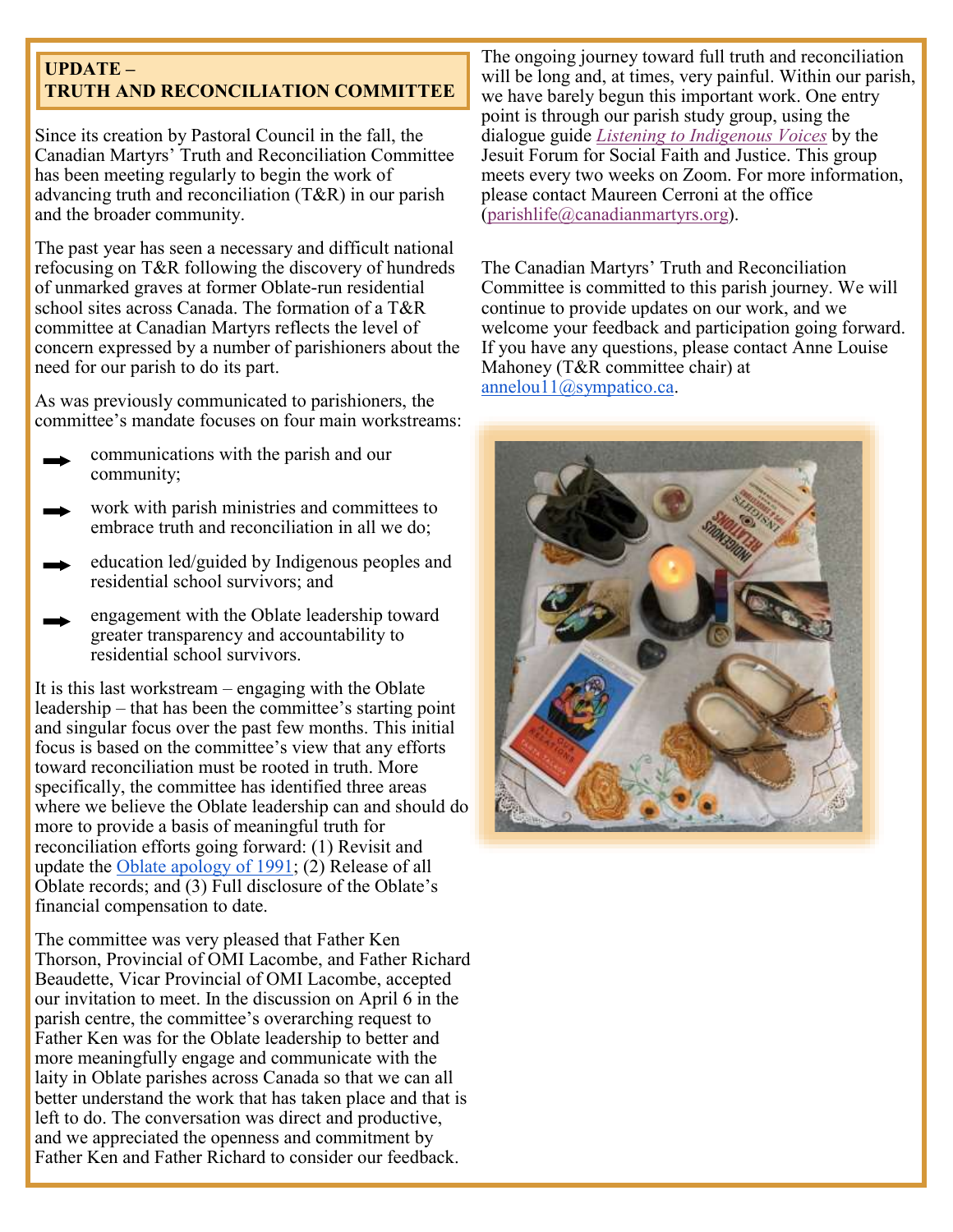### **2ND SUNDAY OF EASTER** *Excerpt from a homily by Fr. Carl Kelly, OMI*

Many Christians think the great believers of the faith never doubted. They know about the faith of the famous Christian leaders, but not about their inner struggles. In today's Scripture passage, we find that kind of struggle among one of the twelve disciples, Thomas. It's not always easy for us to believe. We are more like Thomas than we know. If we can use our doubts and questions like Thomas did to help strengthen our faith, then we will be better disciples.

The Gospel of John gives us real insights into Thomas. The first time Thomas is mentioned is in the story of the raising of Lazarus. Mary and Martha had sent Jesus word that their brother was close to death. Jesus tells his disciples, "Let us go back to Judea." "Teacher", the disciples answered, "just a short time ago the people there wanted to stone you and now you plan to go back?". Thomas speaks out, "Let us go along with the Teacher, so that we may die with him!". He was willing to go with Jesus to Jerusalem, knowing that it just might cost him his life. Thomas rallied the disciples here, convincing them to go with Jesus to Jerusalem. Thomas was absolutely certain that disaster awaited them, but in an act of tremendous faith, he was ready to go with Jesus. At the last supper, Jesus tells his disciples that he's going away to prepare them a room in the Father's house. "You know the way to the place where I am going," he says. Thomas says, "Lord, we do not know where you are going; so how can we know the way?" Thomas wasn't afraid to ask questions when he didn't understand something. The honest doubters and questioners did not bother Jesus as much as people, like the Pharisees, who would not open their hearts and minds to the truth he taught. Thomas makes it clear to us that there is more than one kind of doubt. There is the kind of doubt that does not want to believe, that reaches for arguments in order to deny the affirmations of the faith. And then there is the person who earnestly wants to believe, but honestly admits that he struggles to understand.

Thomas asked questions because he wanted to understand. If someone has never had any doubts or questions, it's probably because they have never really seriously thought about their faith. The fact that a person asks questions or even expresses doubts doesn't mean that they have no faith. It shows that they take their faith seriously, so seriously that they want to understand and grow, just like Thomas.

It's the first Easter evening. The disciples have gathered behind locked doors. Suddenly, Jesus is with them in the room. They see his hands and side, and they are filled with unspeakable joy. Thomas was not with them when Jesus came and we don't know why. Perhaps it was because his heart was broken. Things had ended in a disaster. Jesus was dead. To gather with the others was just too painful a reminder. Thomas chose to withdraw and suffer alone and, because he did, he missed out on the one thing that would have turned his sorrow into joy, the presence of the Risen Christ!

To withdraw from the fellowship of the Christian family is to miss out on that special sense of the presence of Christ that gives us tremendous peace and joy. It is only within the community that we begin to have our questions and doubts resolved. The disciples rush out and find Thomas and say, "We have seen the Lord!" Thomas replies, "Unless I see the mark of the nails in his hands, and put my finger in the mark of the nails and my hand in his side, I will not believe". A week later, the disciples have gathered again and Thomas is with them. Jesus appears to them, turns to Thomas, and offers to allow him to touch his hands and his side. Thomas openly admitted his doubts, he faced them, and worked through them to the greatest confession of faith in Christ in the whole New Testament! Make your questions and doubts lead you, like Thomas, to a greater faith.

"If you would be a real seeker after truth,  $\frac{1}{2}$ .<br>Аннанананананана it is necessary that at least once in your life you doubt, as far as possible, all things." *― René Descartes* 

ннининининининини